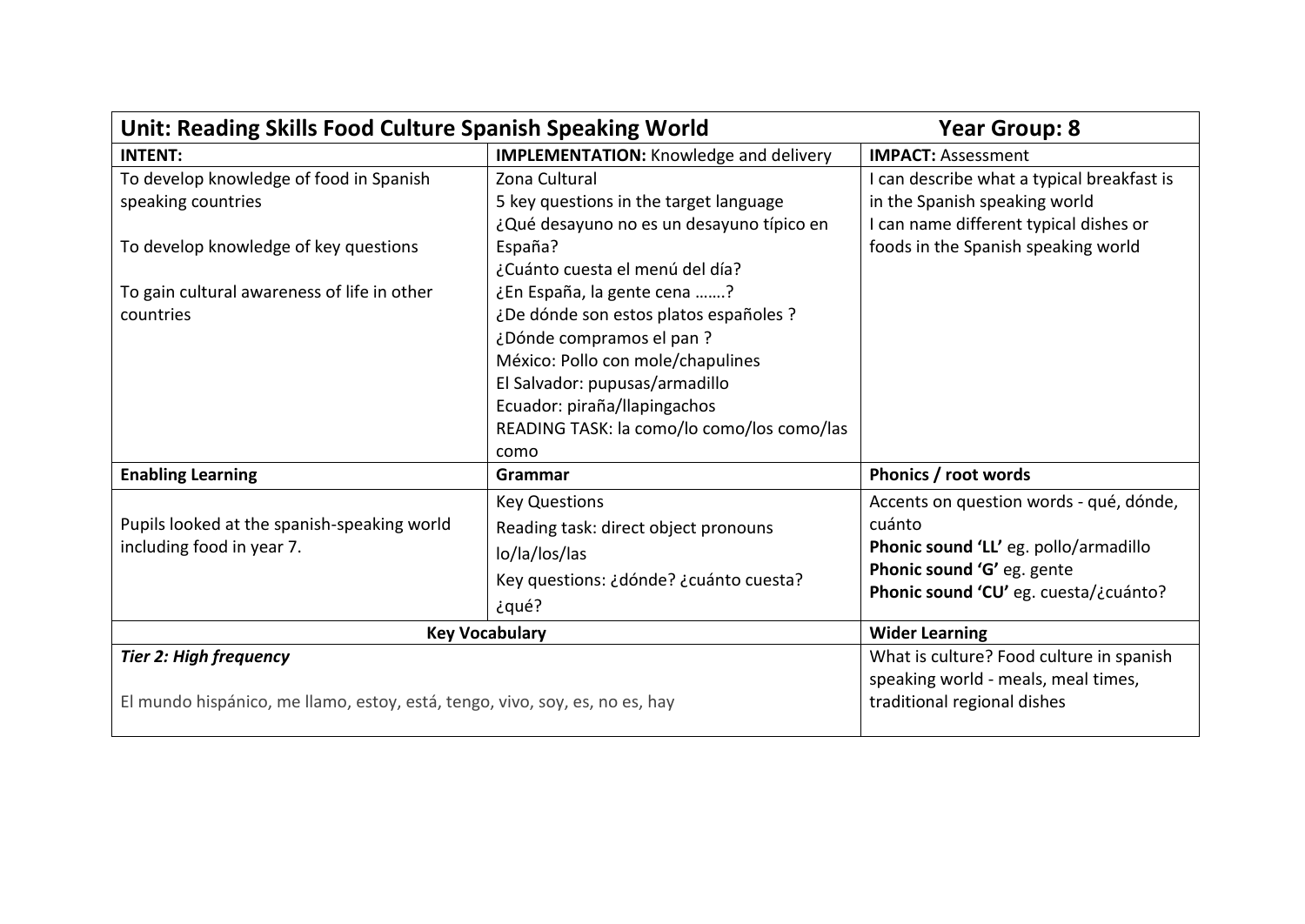| <b>Birkdale High School</b><br>Autumn Half Term 2 Spanish Curriculum Map                                                                                                                                                                                    |                                                                                                                                                                                                                                                                                                           |                                                                                                                                                                                                                                                   |
|-------------------------------------------------------------------------------------------------------------------------------------------------------------------------------------------------------------------------------------------------------------|-----------------------------------------------------------------------------------------------------------------------------------------------------------------------------------------------------------------------------------------------------------------------------------------------------------|---------------------------------------------------------------------------------------------------------------------------------------------------------------------------------------------------------------------------------------------------|
| Unit: Food diary / meals                                                                                                                                                                                                                                    |                                                                                                                                                                                                                                                                                                           | <b>Year Group: 8</b>                                                                                                                                                                                                                              |
| <b>INTENT:</b>                                                                                                                                                                                                                                              | <b>IMPLEMENTATION:</b> Knowledge and delivery                                                                                                                                                                                                                                                             | <b>IMPACT: Assessment</b>                                                                                                                                                                                                                         |
| To introduce the meals in Spanish<br>To understand the difference between nouns<br>related to meals and food verbs<br>To map out a weekly food diary in Spanish<br>To reinforce present tense verbs related to<br>food and discuss food patterns in Spanish | Las comidas/Meals: el desayuno/la comida/el<br>almuerzo/la merienda/la cena<br>Key questions: ¿qué desayunas?¿qué<br>comes?¿qué meriendas?¿qué cenas?<br>como/desayuno/meriendo/ceno<br>desayunamos/comemos/merendamos/<br>cenamos + food nouns<br>No desayuno nada<br>Key food types<br>Days of the week | can say what I eat and drink for different<br>meals.<br>I can understand information about<br>Spanish meals<br>I can say what I eat and when<br>can ask questions about what other<br>people eat and drink                                        |
| <b>Enabling Learning</b>                                                                                                                                                                                                                                    | <b>Grammar</b>                                                                                                                                                                                                                                                                                            | Phonics / root words                                                                                                                                                                                                                              |
| Re-using key verbs for food and food and drink<br>vocabulary                                                                                                                                                                                                | Difference between nouns and verbs<br>Eg. el desayuno and desayuno/ la comida and<br>como<br>The present tense                                                                                                                                                                                            | Phonic sound: 'C' eg. ceno/cenar<br>Phonic sound 'E' eg. comemos<br>Root words: El desayuno - breakfast<br>(desayunar, desayuno = I have breakfast)<br>Comer - to eat (comedor, la comida)<br>Cenar - to have the evening meal (la cena,<br>ceno) |
| <b>Key Vocabulary</b>                                                                                                                                                                                                                                       |                                                                                                                                                                                                                                                                                                           | <b>Wider Learning</b>                                                                                                                                                                                                                             |
| Tier 2: High frequency : El mundo hispánico, me llamo, estoy, está, tengo, vivo, soy, es, no es, hay                                                                                                                                                        |                                                                                                                                                                                                                                                                                                           | Healthy eating                                                                                                                                                                                                                                    |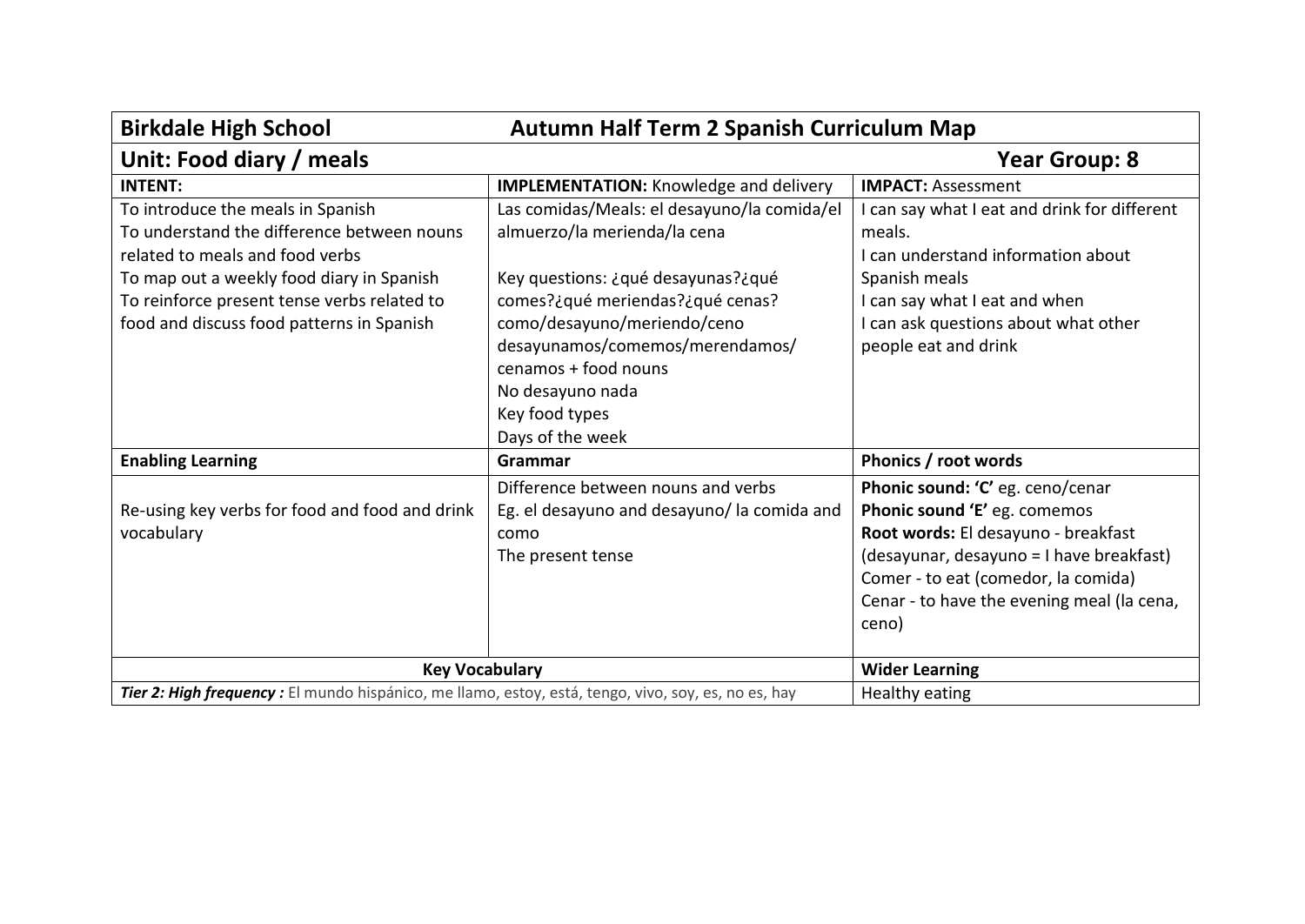| Autumn Half Term 2 Spanish Curriculum Map<br><b>Birkdale High School</b>    |                                                    |                                               |
|-----------------------------------------------------------------------------|----------------------------------------------------|-----------------------------------------------|
| Unit: Telling the time 12 hour clock                                        |                                                    | <b>Year Group: 8</b>                          |
| <b>INTENT:</b>                                                              | <b>IMPLEMENTATION: Knowledge and delivery</b>      | <b>IMPACT: Assessment</b>                     |
| To practise numbers 1-30                                                    | A la una                                           | I can say what time I eat at past the hour    |
|                                                                             | A las dos/ tres/ cuatro/ cinco/ seis/ siete/       | I can say what time I eat at to the hour      |
| To learn numbers past and to the hour                                       | ocho/ nueve/ diez/ once/ doce                      | I can say what time of day I eat at           |
|                                                                             | Y cinco/ diez/ cuarto/ veinte/ veinticinco/        |                                               |
| To say what time you eat at                                                 | media                                              |                                               |
|                                                                             | Menos cinco/ diez/ cuarto/ veinte/                 |                                               |
| To say what time of day you eat                                             | veinticinco                                        |                                               |
|                                                                             | Key questions: ¿A qué hora desayunas/              |                                               |
|                                                                             | comes/ meriendas/ cenas?                           |                                               |
|                                                                             | como/desayuno/meriendo/ceno                        |                                               |
|                                                                             | desayunamos/comemos/merendamos/                    |                                               |
|                                                                             | cenamos a las + time                               |                                               |
|                                                                             | Por la mañana/tarde/noche                          |                                               |
| <b>Enabling Learning</b>                                                    | Grammar                                            | Phonics / root words                          |
|                                                                             | Singular a la una for 1 o'clock V a las for plural | Phonic sound 'C' eg. cinco/cenar              |
| Re-using key verbs for food and food and drink                              |                                                    | Phonic sound 'CU' eg. cuarto                  |
| vocabulary                                                                  | Eg. Como a la una y media                          | <b>Root words:</b> La hora = the time (hora = |
|                                                                             | Como a las siete                                   | hour, horario)                                |
|                                                                             |                                                    | El desayuno - breakfast (desayunar,           |
|                                                                             | Preposition a                                      | desayuno = I have breakfast)                  |
|                                                                             |                                                    | Comer - to eat (comedor, la comida)           |
|                                                                             |                                                    | Cenar - to have the evening meal (la cena,    |
|                                                                             |                                                    | ceno)                                         |
| <b>Key Vocabulary</b>                                                       |                                                    | <b>Wider Learning</b>                         |
| Tier 2: High frequency :                                                    |                                                    | Numeracy - time/eating times                  |
| El mundo hispánico, me llamo, estoy, está, tengo, vivo, soy, es, no es, hay |                                                    | Culture - food habits Spain/UK                |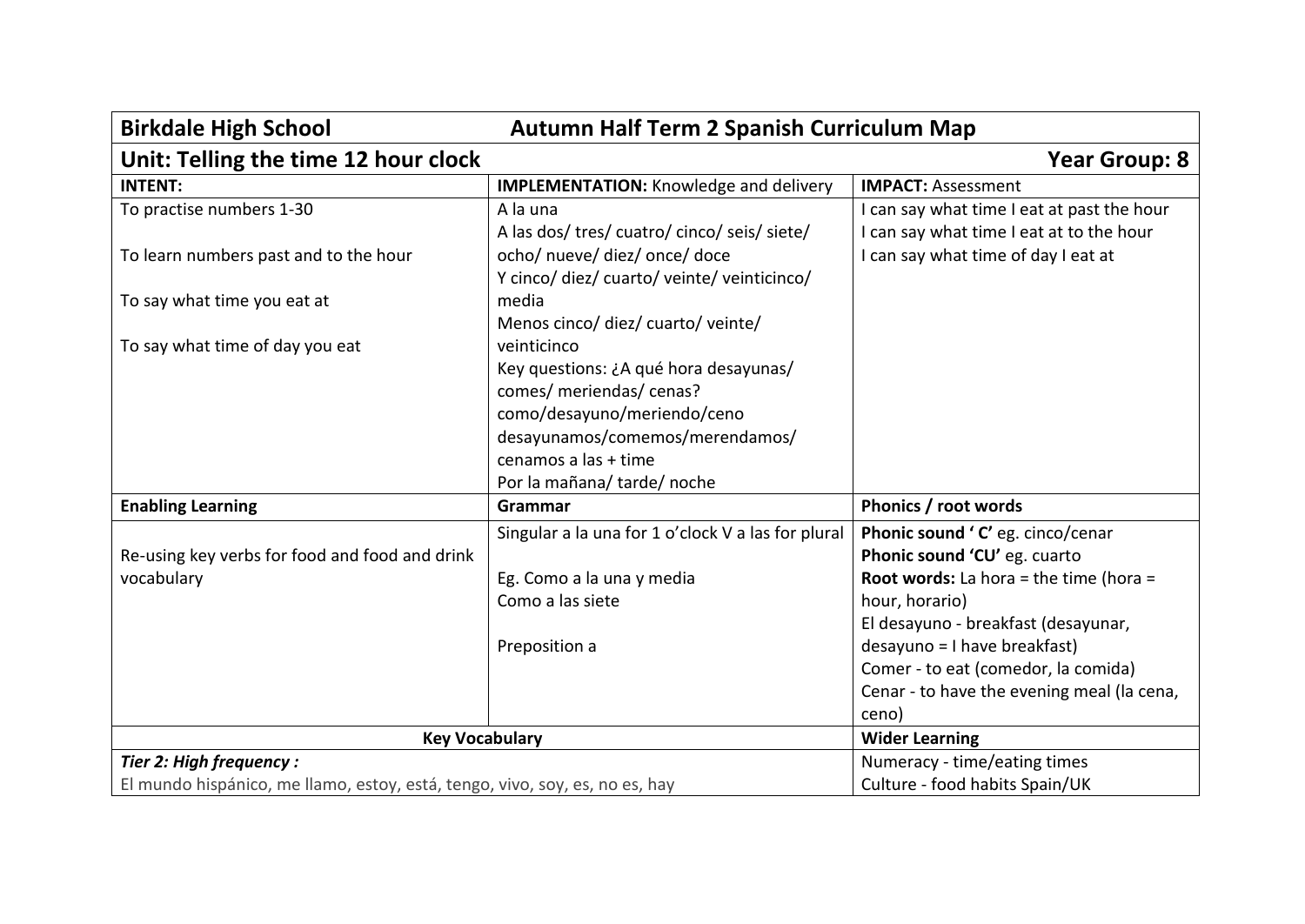| <b>Autumn Half Term 2 Spanish Curriculum Map</b><br><b>Birkdale High School</b>                                                                            |                                                                   |                                                                       |
|------------------------------------------------------------------------------------------------------------------------------------------------------------|-------------------------------------------------------------------|-----------------------------------------------------------------------|
| <b>Unit: Eating habits in Spain</b>                                                                                                                        |                                                                   | <b>Year Group: 8</b>                                                  |
| <b>INTENT:</b>                                                                                                                                             | <b>IMPLEMENTATION:</b> Knowledge and delivery                     | <b>IMPACT: Assessment</b>                                             |
| To learn about eating habits in Spain                                                                                                                      | En España se come  (a las )                                       | I have a good understanding of the<br>different eating times in Spain |
|                                                                                                                                                            | Spanish meals and meal times                                      | I can compare meals between England and                               |
|                                                                                                                                                            | https://www.youtube.com/watch?v=9blRj27                           | Spain                                                                 |
|                                                                                                                                                            | 7H1o&t=92s                                                        | I can compare meal times between                                      |
|                                                                                                                                                            |                                                                   | <b>England and Spain</b>                                              |
|                                                                                                                                                            | <b>Typical Spanish dishes</b><br>Spanish Food: A Beginner's Guide |                                                                       |
| <b>Enabling Learning</b>                                                                                                                                   | Grammar                                                           | Phonics / root words                                                  |
| Pupils have been introduced to various Spanish<br>meals and have an understanding that there<br>are differences in meal times between Spain<br>and England | The present tense                                                 | Phonic sound 'E' eg. se/ come<br>Phonic sound 'C' eg. cenar           |
| <b>Key Vocabulary</b>                                                                                                                                      |                                                                   | <b>Wider Learning</b>                                                 |
| <b>Tier 2: High frequency</b>                                                                                                                              |                                                                   | Comparing meals in different countries.                               |
| El mundo hispánico, me llamo, estoy, está, tengo, vivo, soy, es, no es, hay                                                                                |                                                                   | Recognising Spanish foods in British society<br>e.g tapas             |